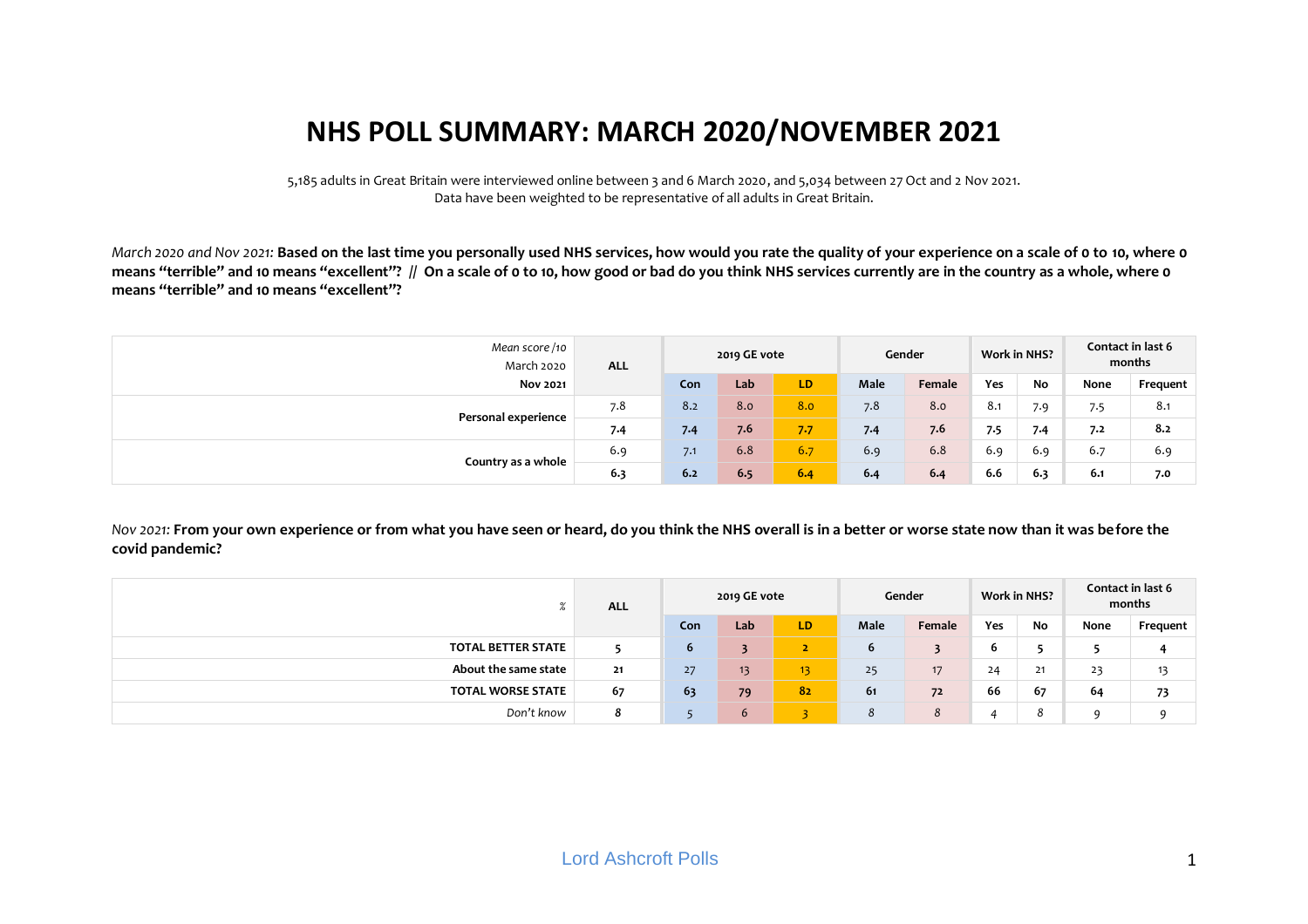|                                                                                                                                          | <b>ALL</b> |     | 2019 GE vote |                 |             | Gender          |     | <b>Work in NHS?</b> |      | Contact in last 6<br>months |
|------------------------------------------------------------------------------------------------------------------------------------------|------------|-----|--------------|-----------------|-------------|-----------------|-----|---------------------|------|-----------------------------|
|                                                                                                                                          |            | Con | Lab          | LD.             | <b>Male</b> | Female          | Yes | <b>No</b>           | None | Frequent                    |
| The NHS is suffering from a short-term overload because of the pandemic, but<br>things will get better once the backlog has been cleared | 19         | 27  | 13           | 10 <sup>°</sup> | 20          | 18 <sup>°</sup> | 24  | 19                  | 19   | 19                          |
| The pandemic has made problems within the NHS more serious, and things are<br>unlikely to get better any time soon                       | 77         | 70  | 84           | 88              | 76          | 79              | 75  | 78                  | 77   | 79                          |
| Don't know                                                                                                                               | 4          |     |              | ∠               |             |                 |     |                     |      |                             |

*Nov 2021:* [Those saying the NHS is in a worse state now than before the pandemic] **Which of the following statements comes closest to your view?**

#### *March 2020 and Nov 2021:* **Over the last five years, would you say the amount of money spent on the NHS has:**

| $\%$<br>March 2020    | <b>ALL</b> |     | 2019 GE vote    |                 |      | Gender |     | Work in NHS? |      | Contact in last 6<br>months |
|-----------------------|------------|-----|-----------------|-----------------|------|--------|-----|--------------|------|-----------------------------|
| <b>Nov 2021</b>       |            | Con | Lab             | LD.             | Male | Female | Yes | No           | None | Frequent                    |
| Fallen                | 42         | 28  | 65              | 48              | 38   | 48     | 50  | 42           | 39   | 49                          |
|                       | 34         | 21  | 54              | 42              | 30   | 38     | 41  | 33           | 32   | 47                          |
| Stayed about the same | 15         | 17  | 10 <sup>°</sup> | 17 <sup>1</sup> | 17   | 14     | 16  | 15           | 17   | 11                          |
|                       | 14         | 15  | 13              | 13 <sub>1</sub> | 15   | 13     | 18  | 14           | 14   | 7                           |
| Risen                 | 20         | 37  | 10 <sup>°</sup> | 18              | 26   | 15     | 22  | 21           | 20   | 17                          |
|                       | 28         | 45  | 16              | 25              | 36   | $20$   | 20  | 28           | 30   | 19                          |
| Don't know            | 21         | 19  | 15              | 16              | 19   | 23     | 13  | 22           | 23   | 24                          |
|                       | 24         | 19  | 19              | 21              | 20   | 29     | 21  | 25           | 24   | 27                          |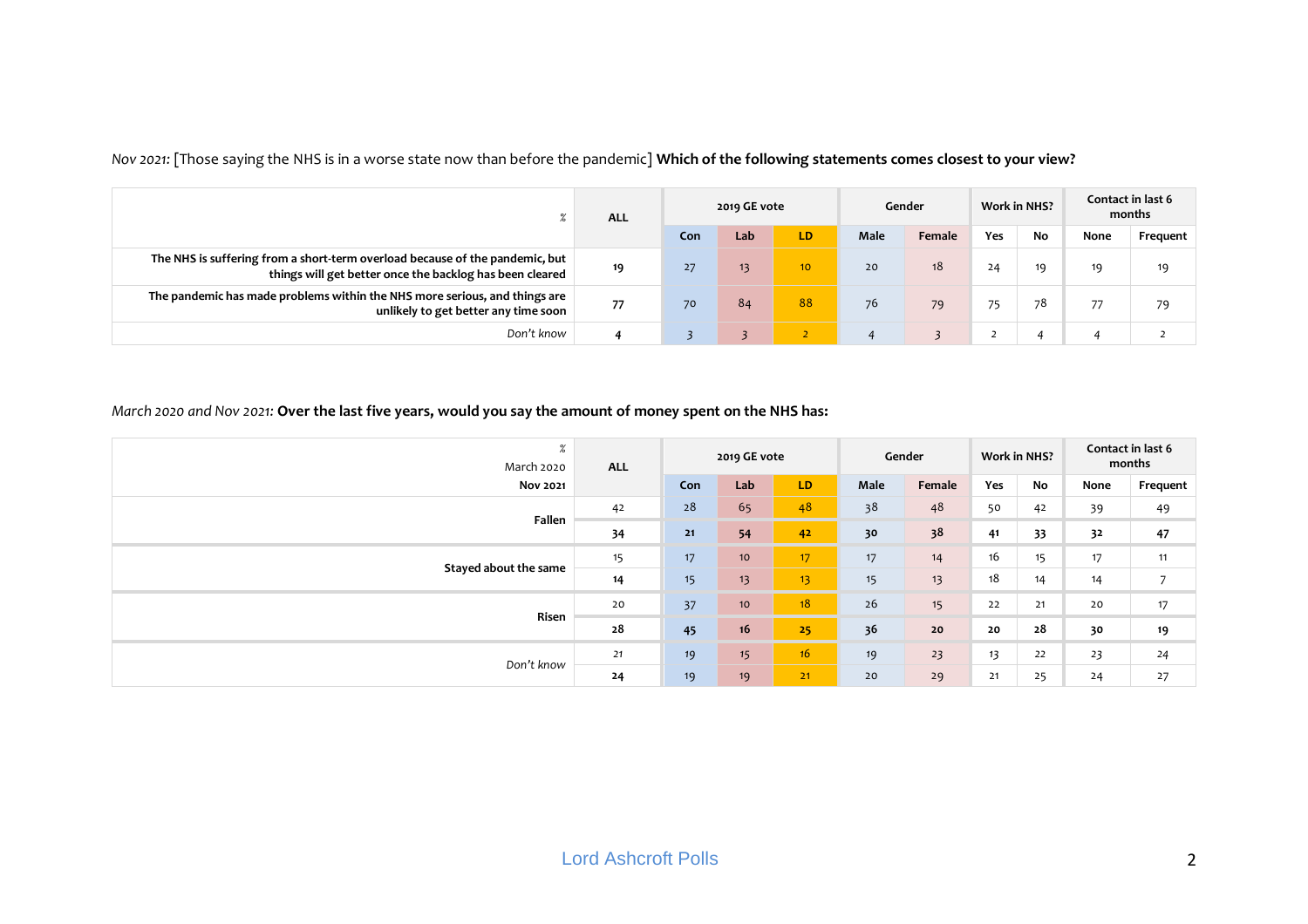| $\%$<br>March 2020      | <b>ALL</b> |      | 2019 GE vote   |                |      | Gender         |     | <b>Work in NHS?</b> |      | Contact in last 6<br>months |
|-------------------------|------------|------|----------------|----------------|------|----------------|-----|---------------------|------|-----------------------------|
| <b>Nov 2021</b>         |            | Con  | Lab            | LD.            | Male | Female         | Yes | No                  | None | Frequent                    |
| <b>TOTAL Got better</b> | 9          | $12$ | 5 <sup>5</sup> | 9              | 11   | $\overline{7}$ | 13  | 9                   | 8    | 11                          |
|                         | 11         | 14   | 8              | $\overline{7}$ | $12$ | 10             | 14  | 11                  | 10   | 11                          |
|                         | 31         | 37   | 22             | 27             | 33   | 28             | 28  | 31                  | 31   | 29                          |
| Stayed about the same   | 25         | 28   | 20             | 25             | 27   | 24             | 30  | 25                  | 26   | 23                          |
| <b>TOTAL Got worse</b>  | 50         | 43   | 65             | 56             | 46   | 53             | 49  | 50                  | 46   | 49                          |
|                         | 52         | 53   | 61             | 58             | 50   | 54             | 47  | 52                  | 51   | 58                          |
|                         | 11         | 8    | 8              | 9 <sup>°</sup> | 11   | 11             | 9   | 12                  | 16   | 11                          |
| Don't know              | 12         | 5    | 10             | 11             | 11   | 13             | 9   | 12                  | 13   | 10                          |

## *Nov 2021:* **Over the last 5 years, would you say the service offered by the NHS overall has:**

## *March 2020 and Nov 2021:* **Over the last 20 years, would you say the service offered by the NHS overall has:**

| $\%$<br>March 2020      | <b>ALL</b> |                | 2019 GE vote |                 |      | Gender | <b>Work in NHS?</b> |    |      | Contact in last 6<br>months |
|-------------------------|------------|----------------|--------------|-----------------|------|--------|---------------------|----|------|-----------------------------|
| <b>Nov 2021</b>         |            | Con            | Lab          | LD              | Male | Female | Yes                 | No | None | Frequent                    |
|                         | 20         | 24             | 14           | 16 <sup>2</sup> | 23   | 16     | 26                  | 18 | 16   | 20                          |
| <b>TOTAL Got better</b> | 22         | 28             | 17           | 18              | 23   | 21     | 28                  | 22 | 21   | 30                          |
|                         | 16         | 19             | 13           | 13 <sup>°</sup> | 17   | 16     | 16                  | 16 | 18   | 11                          |
| Stayed about the same   | 15         | 17             | 12           | 15 <sub>1</sub> | 17   | 12     | 19                  | 14 | 15   | 8                           |
| <b>TOTAL Got worse</b>  | 50         | 48             | 61           | 59              | 48   | 53     | 46                  | 51 | 45   | 52                          |
|                         | 47         | 47             | 55           | 52              | 46   | 48     | 38                  | 47 | 47   | 40                          |
| Don't know              | 14         | 9              | 12           | 12 <sup>2</sup> | 14   | 15     | 12                  | 15 | 19   | 17                          |
|                         | 16         | $\overline{ }$ | 15           | 15 <sub>1</sub> | 14   | 18     | 15                  | 16 | 17   | 23                          |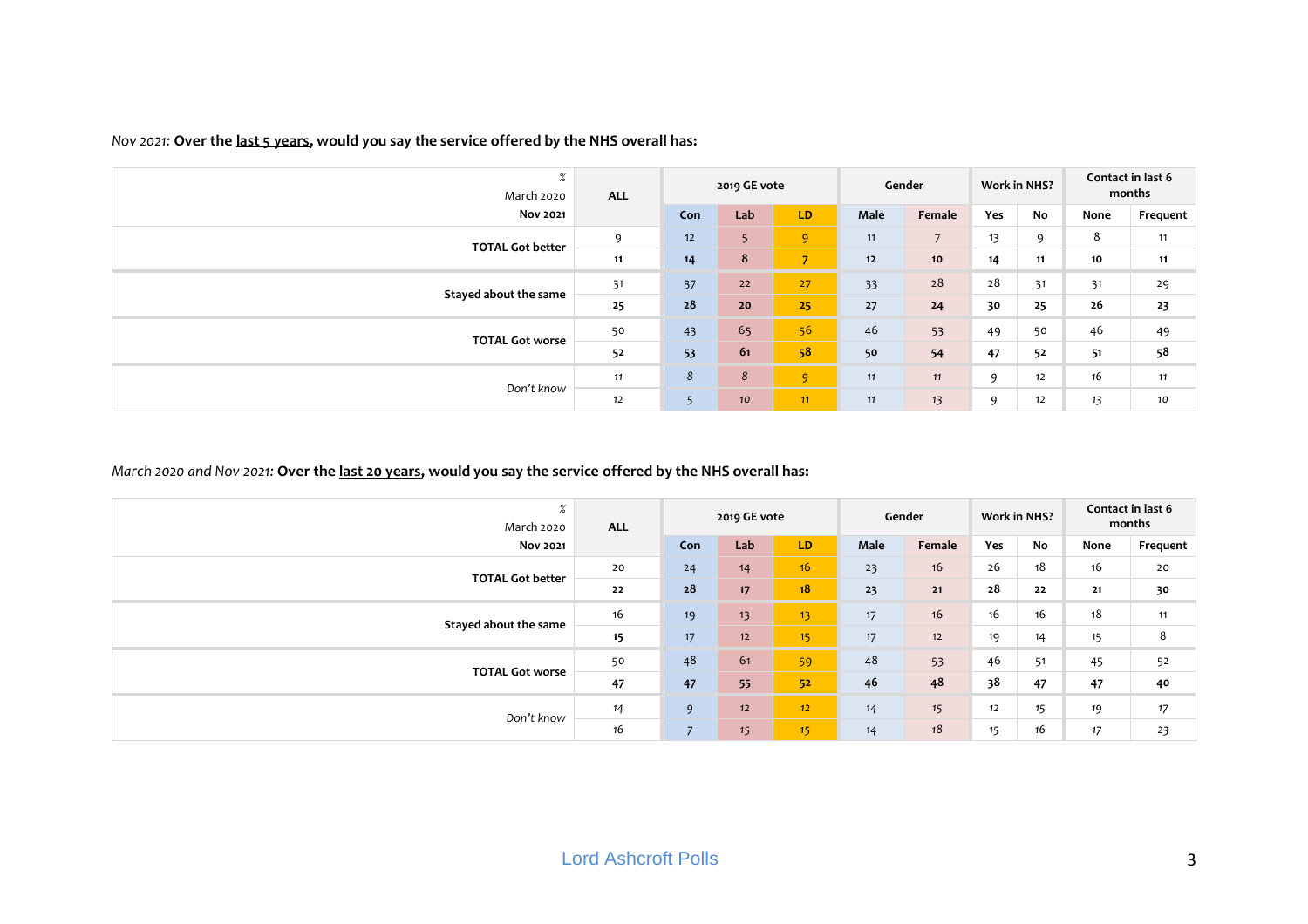| $\%$<br>March 2020      | <b>ALL</b> |     | 2019 GE vote    |    |      | Gender |     | <b>Work in NHS?</b> |      | Contact in last 6<br>months |
|-------------------------|------------|-----|-----------------|----|------|--------|-----|---------------------|------|-----------------------------|
| <b>Nov 2021</b>         |            | Con | Lab             | LD | Male | Female | Yes | No                  | None | Frequent                    |
| <b>TOTAL Get better</b> | 22         | 36  | 10 <sup>°</sup> | 15 | 24   | 20     | 21  | 22                  | 20   | 22                          |
|                         | 20         | 29  | 14              | 15 | 22   | 20     | 21  | 20                  | 19   | 27                          |
|                         | 26         | 31  | 19              | 28 | 28   | 24     | 23  | 27                  | 29   | 21                          |
| Stay about the same     | 26         | 29  | 23              | 26 | 27   | 25     | 30  | 26                  | 27   | 22                          |
|                         | 38         | 22  | 59              | 46 | 36   | 40     | 44  | 38                  | 35   | 40                          |
| <b>TOTAL Get worse</b>  | 38         | 34  | 48              | 47 | 38   | 40     | 36  | 38                  | 40   | 33                          |
|                         | 14         | 12  | 12              | 11 | 13   | 16     | 13  | 15                  | 17   | 16                          |
| Don't know              | 15         | 8   | 15              | 11 | 13   | 16     | 12  | 15                  | 14   | 17                          |

## *March 2020 and Nov 2021:* **Over the next 5 years, do you think the service offered by the NHS overall will:**

# *Nov 2021:* **Over the next 20 years, do you think the service offered by the NHS overall will:**

| $\%$<br>March 2020       | <b>ALL</b> |     | 2019 GE vote    |    |      | Gender |     | <b>Work in NHS?</b> |      | Contact in last 6<br>months |
|--------------------------|------------|-----|-----------------|----|------|--------|-----|---------------------|------|-----------------------------|
| <b>Nov 2021</b>          |            | Con | Lab             | LD | Male | Female | Yes | No                  | None | Frequent                    |
| Get significantly better | 9          | 13  | 6               | 4  | 8    | 10     | 11  | 9                   | 8    | 18                          |
| Get slightly better      | 23         | 29  | 19              | 22 | 23   | 22     | 22  | 23                  | 23   | 19                          |
| <b>TOTAL GET BETTER</b>  | 32         | 42  | 25              | 26 | 31   | 32     | 33  | 32                  | 31   | 37                          |
| Stay about the same      | 13         | 15  | 10 <sup>°</sup> | 11 | 16   | 11     | 19  | 13                  | 14   | 9                           |
| Get slightly worse       | 14         | 14  | 16              | 16 | 13   | 15     | 12  | 14                  | 14   | 5                           |
| Get significantly worse  | 20         | 17  | 25              | 21 | 20   | 19     | 18  | 20                  | 21   | $21$                        |
| <b>TOTAL GET WORSE</b>   | 34         | 31  | 41              | 37 | 33   | 34     | 30  | 34                  | 35   | 26                          |
| Don't know               | 21         | 13  | 23              | 26 | 20   | 23     | 18  | 22                  | 21   | 28                          |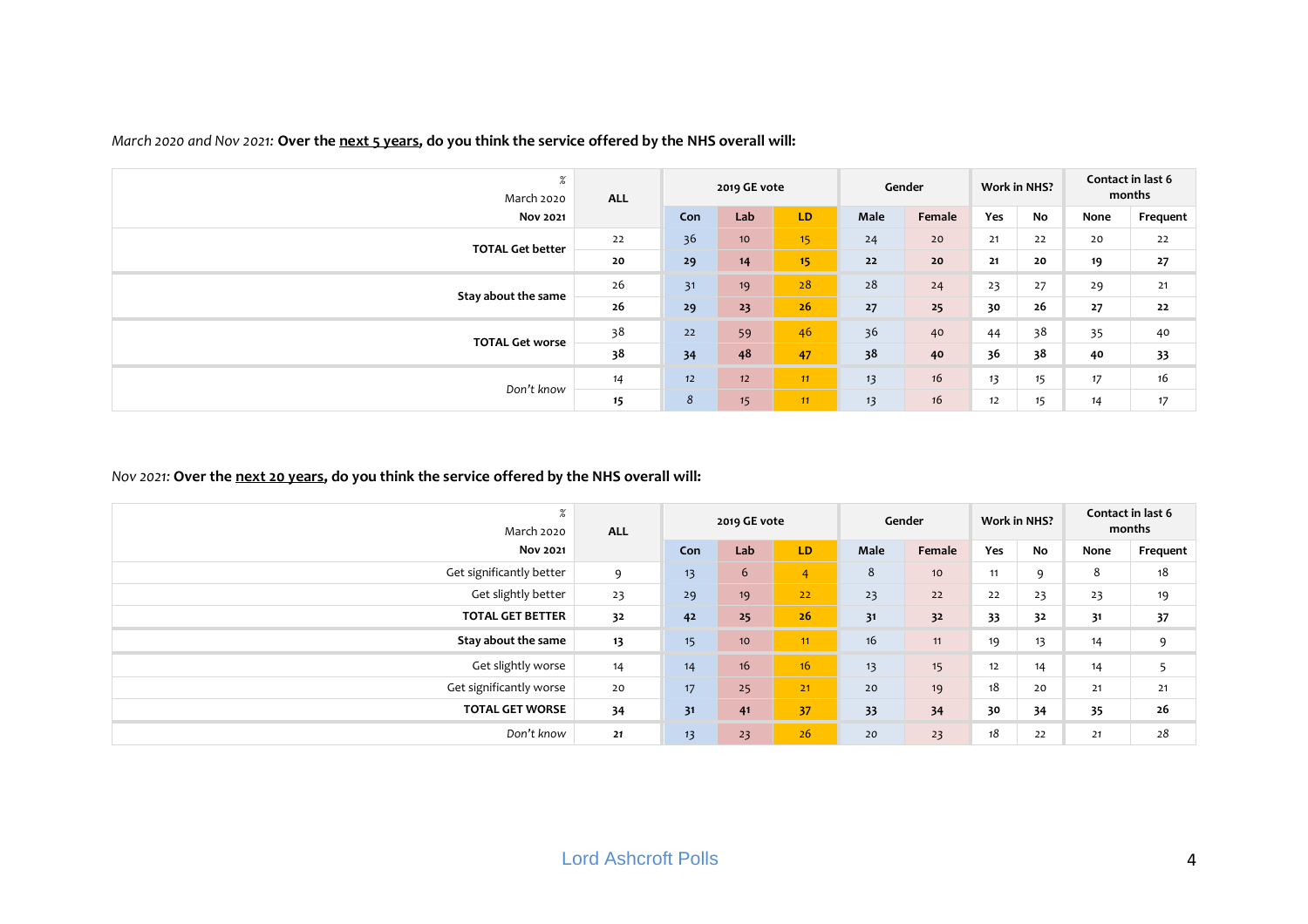*March 2020 and Nov 2021:* **From what you have read or heard or from your own experience, on a scale of 0 to 10, how big a problem do you think each of the following is for NHS patients today – where 0 means "not a problem at all" and 10 means "a very big problem indeed"?**

| Mean /10<br><b>March 2020</b>                                                    | <b>ALL</b> |     | 2019 GE vote |     |      | Gender |            | <b>Work in NHS?</b> |      | Contact in last 6<br>months |
|----------------------------------------------------------------------------------|------------|-----|--------------|-----|------|--------|------------|---------------------|------|-----------------------------|
| <b>Nov 2021</b>                                                                  |            | Con | Lab          | LD. | Male | Female | <b>Yes</b> | No                  | None | Frequent                    |
| Waiting times for operations and other treatment                                 | 7.7        | 7.6 | 8.0          | 7.9 | 7.7  | 7.9    | 7.6        | 7.8                 | 7.8  | 7.7                         |
|                                                                                  | 8.3        | 8.4 | 8.5          | 8.5 | 8.2  | 8.6    | 8.2        | 8.3                 | 8.4  | 8.5                         |
| Difficulty getting GP appointments                                               | 7.5        | 7.4 | 7.6          | 7.6 | 7.3  | 7.7    | 7.5        | 7.6                 | 7.6  | 7.3                         |
|                                                                                  | 7.7        | 8.0 | 7.6          | 7.4 | 7.6  | 8.0    | 7.6        | 7.7                 | 8.0  | 7.8                         |
| Different standards of care between different hospitals and areas of the country | 7.7        | 7.6 | 7.9          | 7.6 | 7.3  | 8.0    | 7.5        | 7.7                 | 7.4  | 8.0                         |
|                                                                                  | 7.1        | 7.2 | 7.3          | 7.1 | 6.8  | 7.3    | 7.0        | 7.1                 | 7.2  | 7.1                         |
| Patients being denied drugs or treatments that could help them                   | 7.0        | 7.0 | 7.0          | 6.5 | 6.7  | 7.2    | 6.6        | 7.1                 | 6.8  | 7.3                         |
|                                                                                  | 6.3        | 6.4 | 6.3          | 5.6 | 6.0  | 6.7    | 5.5        | 6.3                 | 6.5  | 6.6                         |
|                                                                                  | 6.0        | 5.9 | 6.0          | 5.7 | 5.8  | 6.1    | 5.9        | 6.0                 | 5.9  | 5.9                         |
| Lack of communication with patients about their condition or treatment           | 6.2        | 6.4 | 6.1          | 5.6 | 6.2  | 6.3    | 5.8        | 6.3                 | 6.4  | 6.1                         |
|                                                                                  | 7.1        | 7.2 | 6.9          | 6.5 | 6.8  | 7.3    | 6.9        | 7.1                 | 6.9  | 7.4                         |
| New drugs and treatments not being approved quickly enough                       | 6.1        | 6.3 | 6.1          | 5.4 | 5.8  | 6.5    | 5.8        | 6.2                 | 6.0  | 6.2                         |
|                                                                                  | 5.6        | 5.7 | 5.5          | 5.4 | 5.3  | 5.8    | 5.2        | 5.6                 | 5.6  | 5.4                         |
| Standards of cleanliness in hospitals                                            | 4.5        | 4.6 | 4.2          | 4.3 | 4.4  | 4.5    | 4.0        | 4.6                 | 4.8  | 3.4                         |
|                                                                                  | 5.1        | 4.9 | 5.0          | 4.8 | 4.8  | 5.2    | 5.1        | 5.1                 | 5.1  | 4.7                         |
| The quality of NHS nursing care                                                  | 4.4        | 4.5 | 4.4          | 4.2 | 4.3  | 4.7    | 4.6        | 4.4                 | 4.8  | 3.8                         |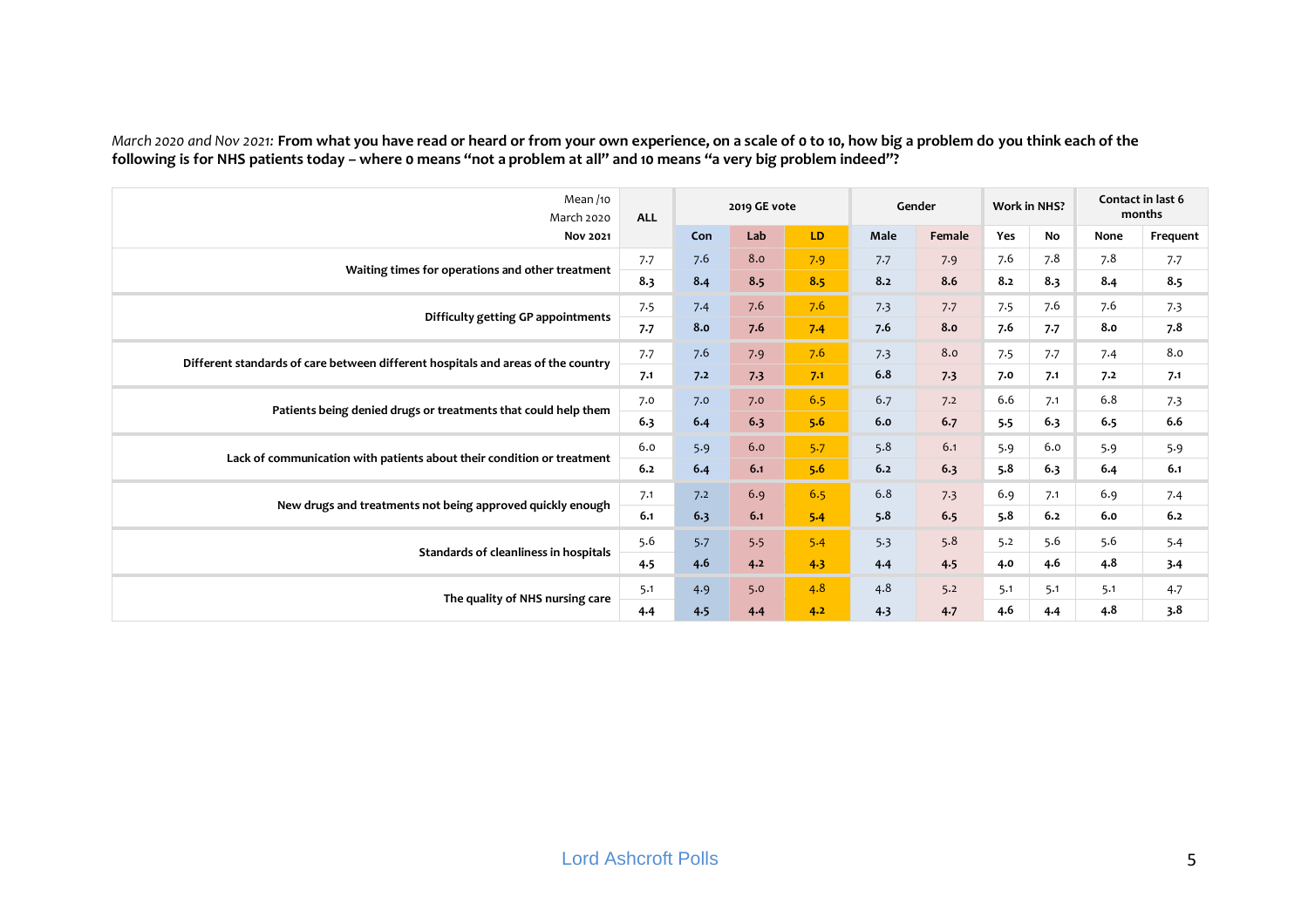*March 2020 and Nov 2021:* **On a scale of 0 to 10, how important to you think each of the following things are when it comes to explaining problems within the NHS – where 0 means it is not important at all and 10 means it is extremely important?**

| Mean /10                                                                                              | <b>ALL</b> |     | 2019 GE vote |     |      | Gender |     | <b>Work in NHS?</b> |      | Contact in last 6<br>months |
|-------------------------------------------------------------------------------------------------------|------------|-----|--------------|-----|------|--------|-----|---------------------|------|-----------------------------|
|                                                                                                       |            | Con | Lab          | LD. | Male | Female | Yes | No                  | None | Frequent                    |
| There is a big backlog of patients waiting for treatment that was postponed because of covid Nov 2021 | 8.8        | 8.9 | 8.6          | 8.6 | 8.4  | 8.9    | 8.4 | 8.8                 | 8.6  | 9.1                         |
| The NHS has a shortage of doctors, nurses and other clinical staff                                    | 8.7        | 8.5 | 9.0          | 8.8 | 8.5  | 8.9    | 8.9 | 8.7                 | 8.4  | 8.8                         |
|                                                                                                       | 8.2        | 8.1 | 8.8          | 8.8 | 8.1  | 8.7    | 8.6 | 8.2                 | 8.1  | 9.0                         |
|                                                                                                       | 8.0        | 8.7 | 7.3          | 7.4 | 7.8  | 8.2    | 7.9 | 8.0                 | 7.9  | 8.2                         |
| There is a great deal of waste and bureaucracy in the NHS                                             | 7.8        | 8.8 | 7.2          | 7.2 | 7.7  | 8.0    | 7.4 | 7.9                 | 7.9  | 7.9                         |
| The NHS does not receive enough funding                                                               | 8.4        | 7.6 | 9.2          | 8.8 | 8.1  | 8.7    | 8.6 | 8.4                 | 8.0  | 8.5                         |
|                                                                                                       | 7.7        | 6.4 | 8.9          | 8.2 | 7.2  | 8.2    | 8.0 | 7.7                 | 7.4  | 8.7                         |
| People are living longer and needing more healthcare                                                  | 8.2        | 8.4 | 8.1          | 8.6 | 8.0  | 8.4    | 8.4 | 8.2                 | 8.1  | 8.4                         |
|                                                                                                       | 7.7        | 8.0 | 7.6          | 7.8 | 7.5  | 7.9    | 7.8 | 7.7                 | 7.7  | 8.2                         |
|                                                                                                       | 7.8        | 7.3 | 8.4          | 8.0 | 7.6  | 8.1    | 8.0 | 7.7                 | 7.6  | 8.0                         |
| NHS staff are underpaid                                                                               | 7.4        | 6.5 | 8.3          | 7.6 | 7.0  | 7.7    | 8.1 | 7.4                 | 7.1  | 8.5                         |
|                                                                                                       | 8.1        | 8.6 | 7.5          | 7.9 | 7.8  | 8.4    | 8.3 | 8.0                 | 7.9  | 8.3                         |
| The population is growing faster in some places than local NHS services can cope with                 | 7.3        | 8.0 | 6.9          | 7.1 | 7.2  | 7.7    | 7.3 | 7.4                 | 7.3  | 7.7                         |
|                                                                                                       | 7.6        | 7.9 | 7.2          | 7.6 | 7.4  | 7.9    | 7.5 | 7.6                 | 7.4  | 7.6                         |
| Costs are rising as technology advances and new treatments are developed                              | 7.1        | 7.3 | 6.8          | 7.1 | 6.8  | 7.4    | 7.1 | 7.1                 | 7.0  | 7.8                         |
| Governments keep interfering rather than leaving things to the professionals who know best            | 7.3        | 6.8 | 7.8          | 7.6 | 7.3  | 7.3    | 7.6 | 7.3                 | 7.2  | 7.7                         |
|                                                                                                       | 7.1        | 6.3 | 7.9          | 7.4 | 6.9  | 7.3    | 7.1 | 7.0                 | 6.9  | 7.8                         |
| People expect more from the NHS than it is realistically able to provide                              | 7.4        | 7.8 | 6.8          | 7.4 | 7.1  | 7.6    | 7.9 | 7.3                 | 7.4  | 7.3                         |
|                                                                                                       | 6.7        | 7.1 | 6.2          | 6.6 | 6.5  | 6.8    | 7.3 | 6.6                 | 6.6  | 7.2                         |
|                                                                                                       | 7.1        | 8.5 | 5.1          | 5.5 | 6.8  | 7.2    | 6.8 | 7.1                 | 7.0  | 7.1                         |
| Too many people are using the NHS who have not paid into it                                           | 6.3        | 7.9 | 4.3          | 4.4 | 6.1  | 6.3    | 5.7 | 6.3                 | 6.3  | 5.7                         |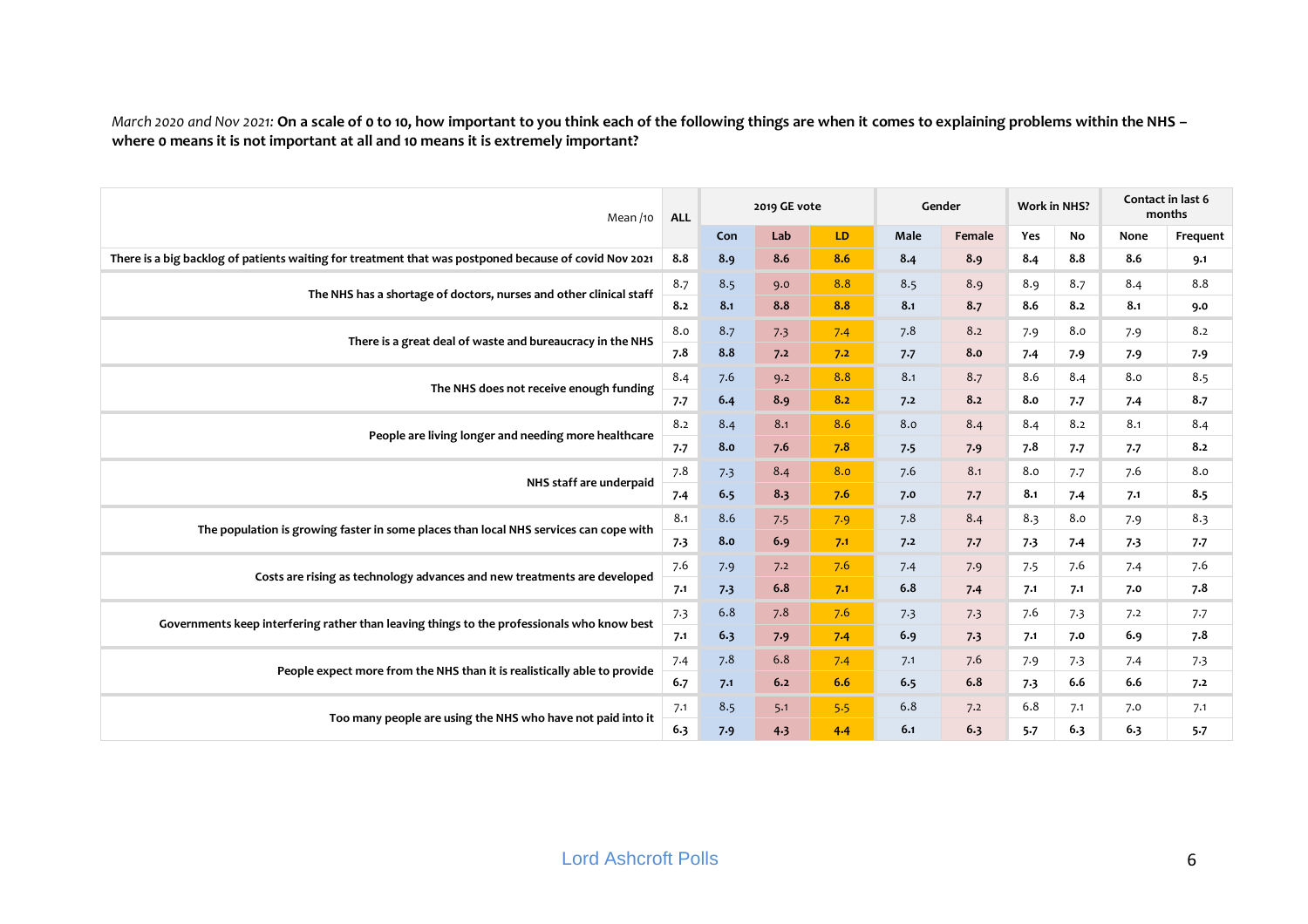| % should consider / % should not consider<br>March 2020                                                           | <b>ALL</b> |       | 2019 GE vote |       |       | Gender | <b>Work in NHS?</b> |       |       | Contact in last 6<br>months |
|-------------------------------------------------------------------------------------------------------------------|------------|-------|--------------|-------|-------|--------|---------------------|-------|-------|-----------------------------|
| <b>Nov 2021</b>                                                                                                   |            | Con   | Lab          | LD    | Male  | Female | Yes                 | No    | None  | Frequent                    |
|                                                                                                                   | 76/17      | 85/11 | 70/23        | 80/17 | 73/18 | 79/15  | 77/16               | 76/17 | 73/15 | 71/19                       |
| Charging for missed GP appointments                                                                               | 69/21      | 83/13 | 61/31        | 76/20 | 69/22 | 71/20  | 71/22               | 70/21 | 70/21 | 70/21                       |
|                                                                                                                   | 66/22      | 63/26 | 69/21        | 66/24 | 61/26 | 69/17  | 67/21               | 65/21 | 59/24 | 68/18                       |
| Making cuts in other areas of government spending                                                                 | 62/23      | 59/28 | 71/19        | 65/26 | 59/28 | 65/18  | 61/22               | 62/23 | 59/25 | 72/13                       |
| Increasing taxes for most people                                                                                  | 47/41      | 45/46 | 56/34        | 66/27 | 52/37 | 44/44  | 53/34               | 46/41 | 44/41 | 49/38                       |
|                                                                                                                   | 39/49      | 39/53 | 46/45        | 54/39 | 41/51 | 37/49  | 31/57               | 39/49 | 38/51 | 44/42                       |
|                                                                                                                   | 46/38      | 60/30 | 36/49        | 44/42 | 46/39 | 46/38  | 42/51               | 46/37 | 44/37 | 44/36                       |
| Cutting back on non-clinical staff                                                                                | 44/39      | 64/27 | 34/52        | 44/40 | 47/39 | 43/39  | 38/50               | 45/37 | 45/37 | 43/41                       |
| Using more private companies to provide NHS services when they can do so more efficiently                         | 41/46      | 55/35 | 22/66        | 39/50 | 41/47 | 41/44  | 33/57               | 41/44 | 40/43 | 33/52                       |
|                                                                                                                   | 44/43      | 62/29 | 27/63        | 39/52 | 43/45 | 45/40  | 36/54               | 44/42 | 44/40 | 36/49                       |
| Re-introducing prescription charges [Scotland and Wales]                                                          | 41/48      | 51/41 | 35/54        | 45/54 | 42/48 | 41/48  | 49/43               | 41/48 | 42/46 | 37/45                       |
|                                                                                                                   | 32/59      | 48/43 | 28/69        | 41/47 | 31/62 | 33/55  | 33/59               | 32/59 | 34/56 | 45/49                       |
|                                                                                                                   | 39/50      | 51/42 | 28/63        | 36/56 | 40/49 | 39/51  | 43/48               | 39/50 | 41/47 | 30/59                       |
| Introducing charges for some NHS treatments                                                                       | 32/57      | 47/46 | 18/73        | 32/60 | 34/55 | 29/59  | 37/52               | 32/57 | 32/56 | 28/54                       |
| Increasing government borrowing                                                                                   | 38/41      | 30/53 | 54/26        | 47/40 | 39/43 | 37/39  | 42/35               | 37/40 | 35/42 | 35/38                       |
|                                                                                                                   | 36/41      | 25/59 | 50/27        | 47/35 | 38/45 | 34/36  | 39/37               | 35/42 | 33/44 | 42/32                       |
| Asking everyone to pay into an insurance scheme to cover their future healthcare needs                            | 30/56      | 39/51 | 20/69        | 33/57 | 33/55 | 29/58  | 32/58               | 30/56 | 30/53 | 25/59                       |
|                                                                                                                   | 29/57      | 40/50 | 19/72        | 34/56 | 30/58 | 28/56  | 27/60               | 29/56 | 29/55 | 25/51                       |
| Increasing prescription charges [England only]                                                                    | 25/65      | 29/65 | 22/69        | 30/61 | 28/61 | 22/69  | 28/63               | 23/65 | 25/60 | 18/72                       |
|                                                                                                                   | 21/69      | 26/69 | 17/75        | 29/65 | 24/65 | 19/72  | 19/73               | 22/68 | 23/67 | 17/64                       |
| Closing some local hospitals to consolidate services into bigger, more efficient units with more specialist staff | 23/64      | 25/66 | 22/65        | 25/66 | 24/62 | 21/66  | 27/61               | 23/64 | 21/62 | 21/64                       |
|                                                                                                                   | 21/66      | 23/68 | 19/72        | 22/66 | 23/66 | 19/66  | 26/63               | 20/66 | 20/65 | 16/58                       |
| Reducing the range of NHS services and concentrating on emergencies and very serious conditions                   | 21/69      | 27/65 | 12/79        | 16/78 | 23/66 | 18/72  | 22/72               | 19/69 | 23/63 | 19/69                       |
|                                                                                                                   | 18/71      | 22/71 | 11/81        | 16/79 | 20/69 | 15/74  | 20/71               | 17/72 | 21/67 | 10/78                       |

*March 2020 and Nov 2021:* **Below are some suggestions that have been made for helping to fund the NHS in the future. Please say whether or not you think the Government should consider introducing each one.**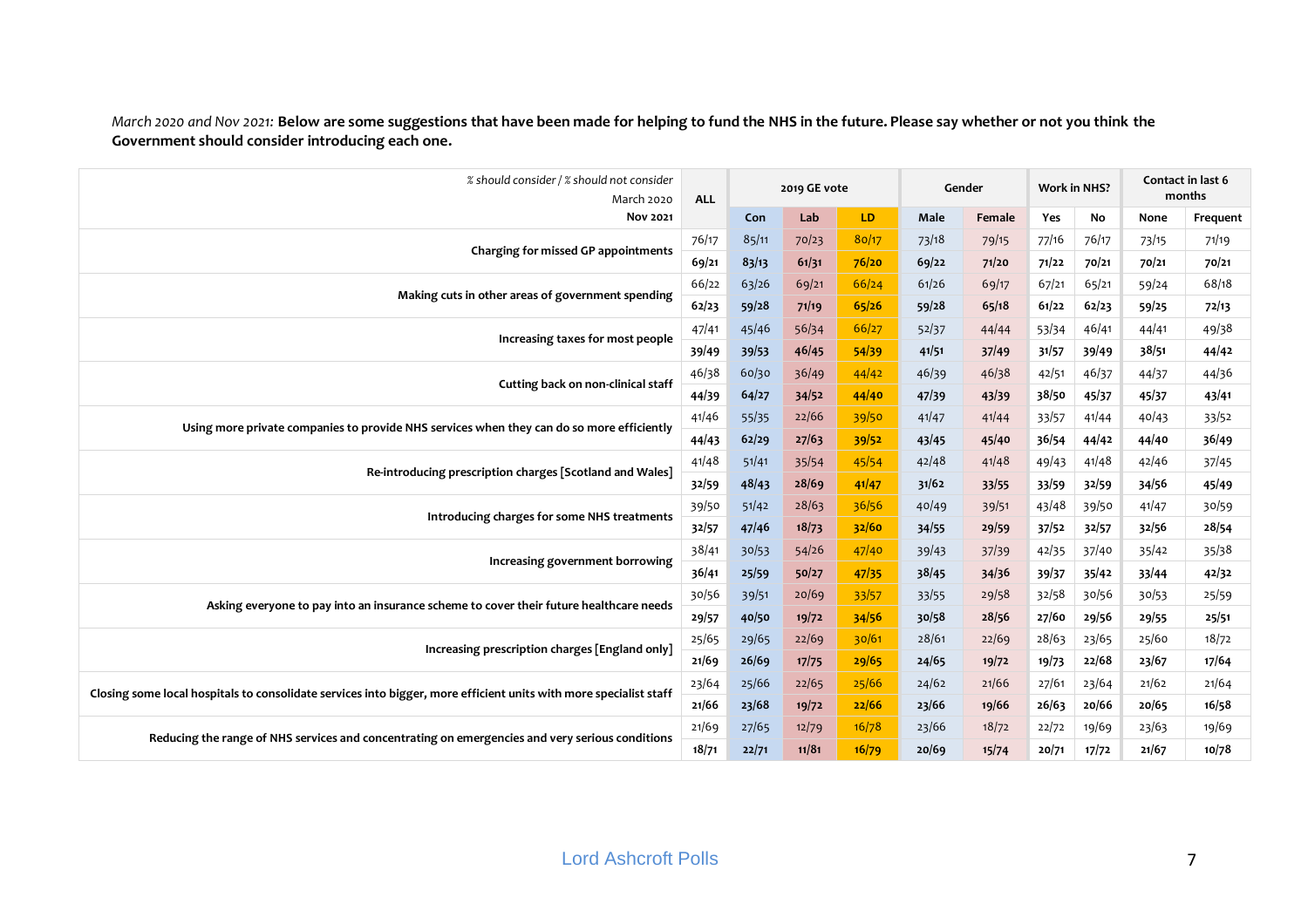| 70                                                        | <b>ALL</b> |     | 2019 GE vote |                 |      | Gender | <b>Work in NHS?</b> |    |      | Contact in last 6<br>months |
|-----------------------------------------------------------|------------|-----|--------------|-----------------|------|--------|---------------------|----|------|-----------------------------|
|                                                           |            | Con | Lab          | LD.             | Male | Female | Yes                 | No | None | Frequent                    |
| Yes - I was given an appointment within a reasonable time | 65         | 67  | 65           | 72.             | 64   | 65     | 64                  | 64 | 57   | 69                          |
| No - I had to wait an unreasonably long time              | 25         | 26  | 26           | 19 <sup>°</sup> | 24   | 26     | 24                  | 24 | 21   | 22                          |
| Can't remember / have not made an appointment with my GP  | 11         |     | $\mathbf{Q}$ | $\mathbf{Q}$    | 13   | a      | 12                  | 11 | 22   |                             |

*March 2020:* **Thinking about the last time you needed to see your GP, were you given an appointment within what you would consider to be a reasonable time?**

*Nov 2021:* [Those who had tried to make a GP appointment in the last year] **When you last needed to see your GP, were you given an appointment within what you would consider to be a reasonable time?**

|                                                           | <b>ALL</b> |     | 2019 GE vote |                 |             | Gender           |     | <b>Work in NHS?</b> |      | Contact in last 6<br>months |
|-----------------------------------------------------------|------------|-----|--------------|-----------------|-------------|------------------|-----|---------------------|------|-----------------------------|
|                                                           |            | Con | Lab          | LD.             | <b>Male</b> | Female           | Yes | No                  | None | Frequent                    |
| Yes - I was given an appointment within a reasonable time | 61         | 57  | 67           | 68              | 61          | 60               | 65  | 60                  | 43   | 62                          |
| No - I had to wait an unreasonably long time              | 16         | 18  | 14           | 12 <sub>2</sub> | 16          | 15 <sub>15</sub> |     | 15                  | 15   | 23                          |
| No - I was not able to make an appointment at all         | 20         | 24  | 17           | 17 <sup>2</sup> | 19          | 21               |     | 71<br>21            | 36   | $\overline{A}$<br>כי        |
| Don't know/Can't remember                                 |            |     |              |                 |             |                  |     |                     |      | 0                           |

*Nov 2021:* [Those who had had a GP appointment in the last year] **Was your last appointment with your GP…**

| $\mathbf{O}$<br>$\sqrt{2}$ | <b>ALL</b> |     | 2019 GE vote   |                |      | Gender | <b>Work in NHS?</b> |    |               | Contact in last 6<br>months |
|----------------------------|------------|-----|----------------|----------------|------|--------|---------------------|----|---------------|-----------------------------|
|                            |            | Con | Lab            | LD.            | Male | Female | Yes                 | No | None          | Frequent                    |
| By telephone               | 57         | 52  | 61             | 61             | 56   | 57     | 54                  | 57 | 60            | 66                          |
| In person, face-to-face    | 39         | 42  | 35             | 35             | 39   | 39     | 39                  | 39 | 34            | 28                          |
| Online                     |            | 4   | $\overline{4}$ |                | 4    |        |                     |    | b             | 6                           |
| Don't know/Can't remember  |            |     |                | $\overline{O}$ |      |        | 0                   |    | $\mathcal{O}$ | o                           |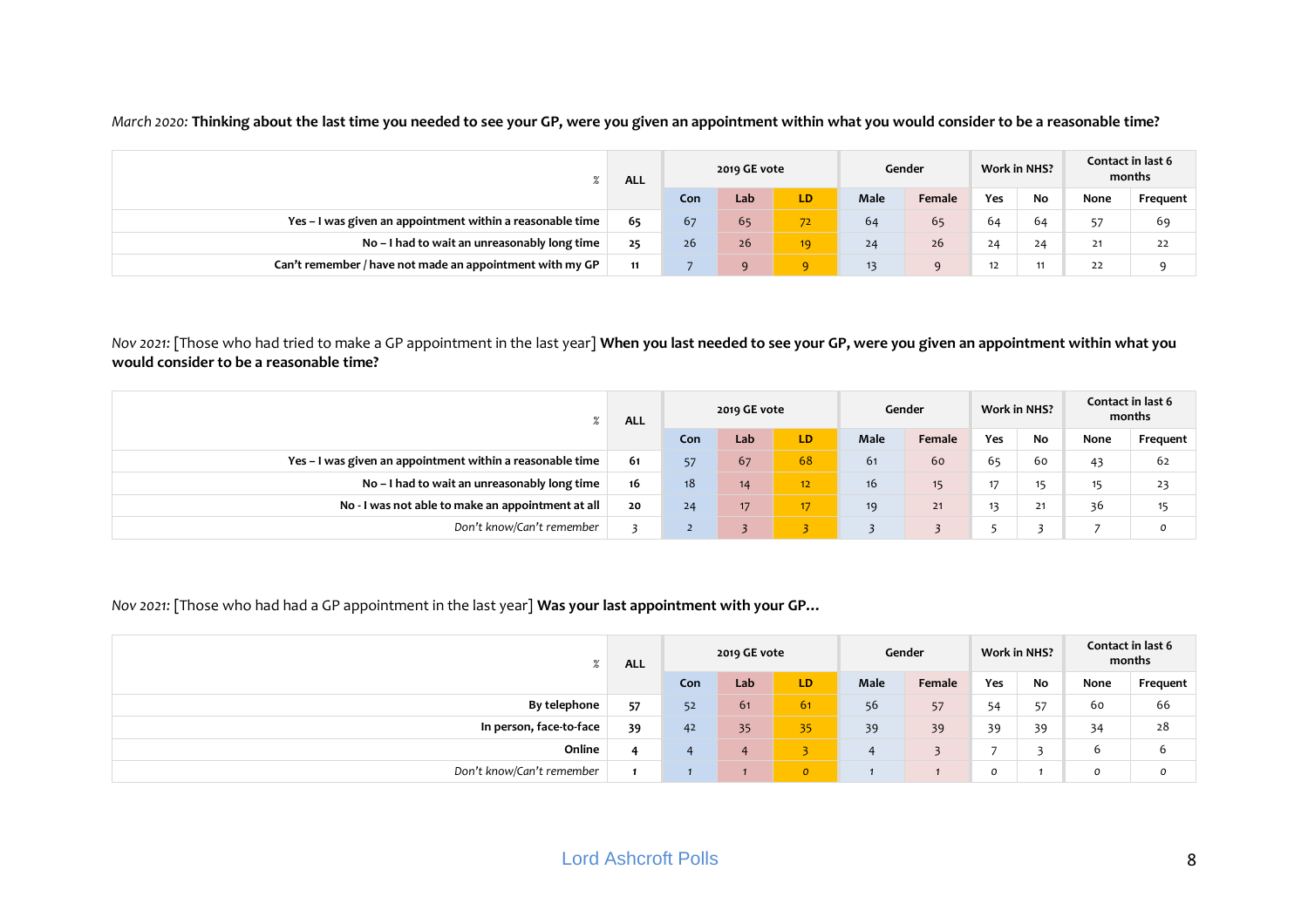*Nov 2021:* **Many GP appointments are currently taking place remotely – online or by telephone – rather than face-to-face at GP surgeries. Which of the following is closest to your view?**

| $\%$                                                                                                                                                                                                       | <b>ALL</b>     |                | 2019 GE vote   |                |                         | Gender |                         | <b>Work in NHS?</b> |      | Contact in last 6<br>months |
|------------------------------------------------------------------------------------------------------------------------------------------------------------------------------------------------------------|----------------|----------------|----------------|----------------|-------------------------|--------|-------------------------|---------------------|------|-----------------------------|
|                                                                                                                                                                                                            |                | Con            | Lab            | LD.            | <b>Male</b>             | Female | Yes                     | No                  | None | Frequent                    |
| GPs had no choice but to conduct appointments remotely at the height of the pandemic,<br>but they should now be seeing patients in person as far as possible                                               | 36             | 43             | 30             | 32             | 37                      | 36     | 33                      | 37                  | 36   | 39                          |
| Remote GP appointments are fine for routine things like repeat prescriptions, but for<br>other things GPs should see patients in person                                                                    | 26             | 26             | 31             | 34             | 24                      | 29     | 30                      | 26                  | 24   | 27                          |
| GPs should have continued with in-person appointments throughout the pandemic                                                                                                                              | 14             | 16             | 9              | 6 <sup>1</sup> | 15                      | 12     | 11                      | 14                  | 16   | 6                           |
| Remote appointments are just as good as in-person appointments and GPs should<br>continue to use them, even if the threat from covid has fallen, if that means they can<br>speak to more patients in a day | 10             | $\overline{7}$ | 14             | 18             | 9                       | 11     | 15                      | 9                   | 8    | 11                          |
| Remote GP appointments are not ideal, but the situation with covid is still so serious that<br>it is not yet safe to return to in-person appointments                                                      | 8              |                | 11             | 9              | 8                       |        |                         | 8                   | 8    | 11                          |
| None of these                                                                                                                                                                                              | $\overline{2}$ |                |                |                | $\overline{\mathbf{3}}$ |        | $\overline{\mathbf{3}}$ | $\overline{2}$      |      |                             |
| Don't know                                                                                                                                                                                                 | 5              |                | $\overline{4}$ | $\overline{2}$ |                         |        |                         | 5                   | 6    | 6                           |

#### *Nov 2021:* **Why do you think GPs are currently conducting many patient appointments remotely, by telephone or online?**

| $\%$                                                        | <b>ALL</b> |                | 2019 GE vote   |                |                | Gender                  |     | <b>Work in NHS?</b>      |      | Contact in last 6<br>months |
|-------------------------------------------------------------|------------|----------------|----------------|----------------|----------------|-------------------------|-----|--------------------------|------|-----------------------------|
|                                                             |            | Con            | Lab            | LD.            | Male           | Female                  | Yes | No                       | None | Frequent                    |
| To protect themselves and other patients from covid         | 35         | 25             | 42             | 39             | 35             | 35                      | 39  | 35                       | 34   | 32                          |
| Because GPs find it more convenient                         | 26         | 41             | 17             | 22             | 27             | 25                      | 17  | 27                       | 28   | 22                          |
| Because it means they can fit in more appointments in a day | 19         | 18             | 24             | 24             | 18             | 21                      | 22  | 19                       | 16   | 21                          |
| Because it means they can give a better service to patients | 4          |                | $\overline{4}$ | 6              | $\overline{4}$ | $\overline{4}$          |     |                          | 3    | 5                           |
| Because it saves money                                      | 4          | $\overline{4}$ | $\overline{4}$ | z              |                | $\overline{\mathbf{z}}$ |     | 4                        |      | 4                           |
| Another reason                                              |            |                | $\overline{2}$ | $\overline{2}$ | $\overline{4}$ | $\overline{2}$          |     | $\overline{\phantom{a}}$ |      |                             |
| Don't know                                                  | $\Omega$   | 6              | $\overline{ }$ | 6 <sub>1</sub> | q              | 10                      | 10  | q                        | 11   | 14                          |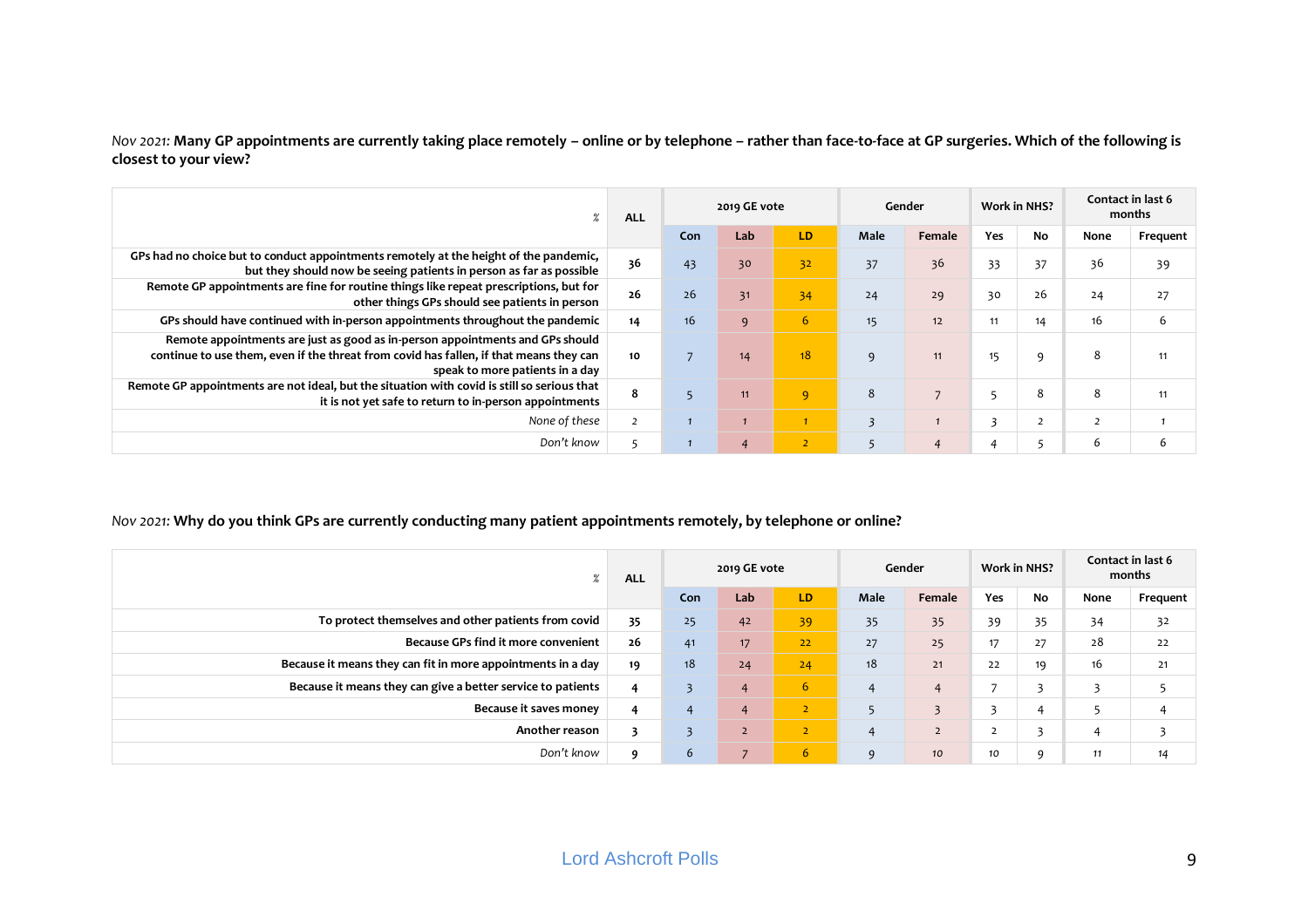**Below are some pairs of statements. In each case, please tick the one which comes closest to your own view, even if neither represents exactly what you think.**

| % March 2020/% Nov 2021                                                                                                                                                                                              | <b>ALL</b> |       | 2019 GE vote |       |       | Gender | <b>Work in NHS?</b> |           |       | Contact in last 6<br>months |
|----------------------------------------------------------------------------------------------------------------------------------------------------------------------------------------------------------------------|------------|-------|--------------|-------|-------|--------|---------------------|-----------|-------|-----------------------------|
|                                                                                                                                                                                                                      |            | Con   | Lab          | LD.   | Male  | Female | Yes                 | <b>No</b> | None  | Frequent                    |
| The quality of service offered by the NHS is pretty much the same throughout the country                                                                                                                             | 14/12      | 14/11 | 13/12        | 13/10 | 16/15 | 11/10  | 19/14               | 13/12     | 15/13 | 8/8                         |
| The quality of service offered by the NHS varies a lot between different areas and different hospitals                                                                                                               | 65/69      | 68/75 | 69/71        | 69/76 | 61/65 | 70/72  | 65/71               | 65/69     | 58/66 | 71/80                       |
| Overall, the service offered by the NHS is as good or better than health services in most other European<br>countries                                                                                                | 55/47      | 59/49 | 58/49        | 54/44 | 54/47 | 56/48  | 63/56               | 54/47     | 53/45 | 52/51                       |
| Overall the service offered by health services in most other European countries is better than that<br>offered by the NHS                                                                                            | 15/23      | 16/26 | 14/21        | 18/28 | 16/25 | 14/21  | 12/18               | 15/23     | 14/24 | 15/18                       |
| The best way to raise standards in the NHS is for patients to choose where to be treated, so hospitals<br>have an incentive to innovate and provide the best possible care                                           | 26/30      | 31/36 | 24/25        | 28/27 | 25/29 | 28/30  | 33/38               | 26/29     | 23/29 | 28/33                       |
| The best way to raise standards in the NHS is for the Government to set standards and targets that all<br>hospitals must meet                                                                                        | 53/45      | 53/47 | 54/47        | 52/48 | 53/45 | 53/44  | 49/39               | 53/45     | 51/46 | 49/43                       |
| It is acceptable for the NHS to use private companies to provide services to patients as long as they<br>provide good quality and value, and services remain free at the point of use to patients                    | 56/59      | 69/76 | 41/43        | 62/58 | 55/58 | 57/60  | 51/55               | 57/59     | 53/58 | 50/54                       |
| It is wrong in principle for private companies to provide NHS services                                                                                                                                               | 32/29      | 23/17 | 50/47        | 30/34 | 33/31 | 30/27  | 36/34               | 31/28     | 31/27 | 38/33                       |
| Patients who need treatment because of their smoking, drinking, eating or other lifestyle choices should<br>have lower priority for NHS services                                                                     | 41/34      | 49/45 | 31/24        | 39/31 | 42/36 | 40/32  | 40/39               | 40/33     | 40/33 | 35/27                       |
| Everybody should have the same entitlement to NHS services irrespective of their lifestyle choices                                                                                                                   | 47/55      | 43/49 | 58/66        | 52/59 | 46/54 | 48/56  | 49/52               | 47/55     | 45/55 | 49/63                       |
| Decisions about how NHS services are provided should be made at a local level to ensure the needs of<br>each particular are met                                                                                      | 43/49      | 44/51 | 47/55        | 47/55 | 44/50 | 43/49  | 47/49               | 43/49     | 39/48 | 42/58                       |
| Decisions about how NHS services are provided should be made at a national level to ensure provision is<br>consistent throughout the country                                                                         | 41/34      | 46/38 | 38/30        | 41/33 | 40/34 | 42/33  | 36/35               | 41/33     | 41/34 | 38/27                       |
| The NHS is the best health service in the world                                                                                                                                                                      | 33         | 35    | 37           | 29    | 31    | 36     | 39                  | 33        | 30    | 33                          |
| There are other countries with better health systems than the NHS                                                                                                                                                    | 40         | 43    | 39           | 49    | 46    | 36     | 39                  | 41        | 42    | 37                          |
| Decisions about how NHS services are provided should mostly be made by doctors and other health<br>professionals                                                                                                     | 77/76      | 76/74 | 83/83        | 86/85 | 75/73 | 78/78  | 76/78               | 76/75     | 73/72 | 74/8 <sub>0</sub>           |
| Decisions about how NHS services are provided should mostly be made by the elected politicians who<br>are accountable to the public                                                                                  | 9/10       | 13/13 | 6/6          | 5/4   | 11/12 | 7/7    | 10/9                | 9/10      | 9/11  | 9/9                         |
| It is acceptable for patients to receive different levels of care in different parts of the country if it means<br>hospitals are trying to innovate and improve, and it leads to an improvement in standards overall | 26/31      | 26/34 | 25/28        | 38/42 | 30/36 | 22/27  | 29/36               | 26/31     | 27/30 | 20/30                       |
| It is more important that people receive the same level of care wherever they are in the country, even if<br>this means standards improve more slowly                                                                | 59/53      | 64/55 | 61/56        | 51/47 | 55/49 | 63/56  | 52/46               | 60/53     | 55/53 | 62/52                       |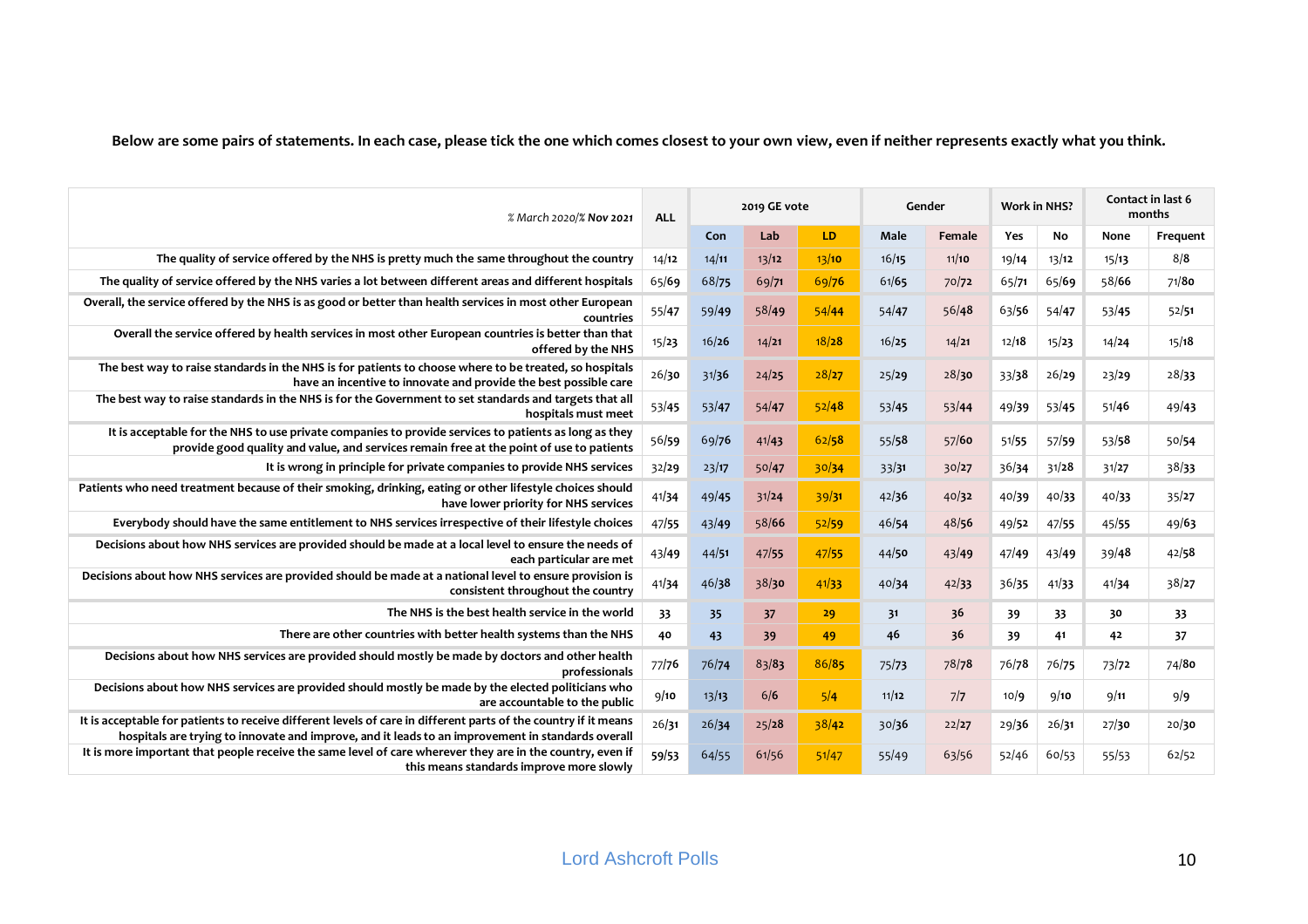| % March 2020/% Nov 2021                                                                                                                                                                                                               | <b>ALL</b> |       | 2019 GE vote |       |       | Gender |       | <b>Work in NHS?</b> | Contact in last 6<br>months |          |
|---------------------------------------------------------------------------------------------------------------------------------------------------------------------------------------------------------------------------------------|------------|-------|--------------|-------|-------|--------|-------|---------------------|-----------------------------|----------|
|                                                                                                                                                                                                                                       |            | Con   | Lab          | LD    | Male  | Female | Yes   | No                  | None                        | Frequent |
| An NHS funded by taxation and free at the point of use for everyone who needs it was<br>workable when the NHS was founded more than 70 years ago, but it may no longer be the<br>best way of providing for the country's health today | 23/24      | 35/38 | 12/12        | 20/21 | 23/26 | 23/22  | 27/26 | 23/24               | 25/24                       | 20/16    |
| It will still be possible to provide for the country's health with an NHS funded by taxation and<br>free at the point of use for everyone who needs it                                                                                | 61/60      | 53/51 | 78/77        | 71/70 | 63/61 | 60/60  | 60/57 | 61/61               | 56/59                       | 64/63    |
| It is more important to keep the principle of an NHS funded by taxation and free at the point<br>of use, even if a different system could mean improvements in treatment and better survival<br>rates for serious conditions          | 59/55      | 55/50 | 72/70        | 64/65 | 61/58 | 58/53  | 63/60 | 58/55               | 55/54                       | 59/58    |
| It is more important to have the best possible treatment and improved survival rates, even if<br>that means the NHS is no longer funded by taxation and free at the point of use                                                      | 21/23      | 28/35 | 12/12        | 22/19 | 22/25 | 20/21  | 20/20 | 22/24               | 23/24                       | 18/21    |

*Nov 2021:* **Thinking about how the NHS reacted to the covid pandemic, which of the following statements comes closest to your view, even if none of them is exactly what you think?**

|                                                                                           | <b>ALL</b> |     | 2019 GE vote |                 |      | Gender |     | <b>Work in NHS?</b> |      | Contact in last 6<br>months |
|-------------------------------------------------------------------------------------------|------------|-----|--------------|-----------------|------|--------|-----|---------------------|------|-----------------------------|
|                                                                                           |            | Con | Lab          | LD.             | Male | Female | Yes | No                  | None | Frequent                    |
| The pandemic showed how good the NHS is and why it is the right health system for Britain | 50         | 49  | 60           | 58              | 49   |        | 53  | 50                  | 47   | 58                          |
| The pandemic showed that the NHS is in need of serious reform                             | 35         | 42  | 27           | 30              | 37   | 33     | 34  | 35                  | 37   | 28                          |
| Neither/don't know                                                                        |            |     | 13           | 12 <sup>2</sup> | 14   | 16     |     | 15                  | 17   | 14                          |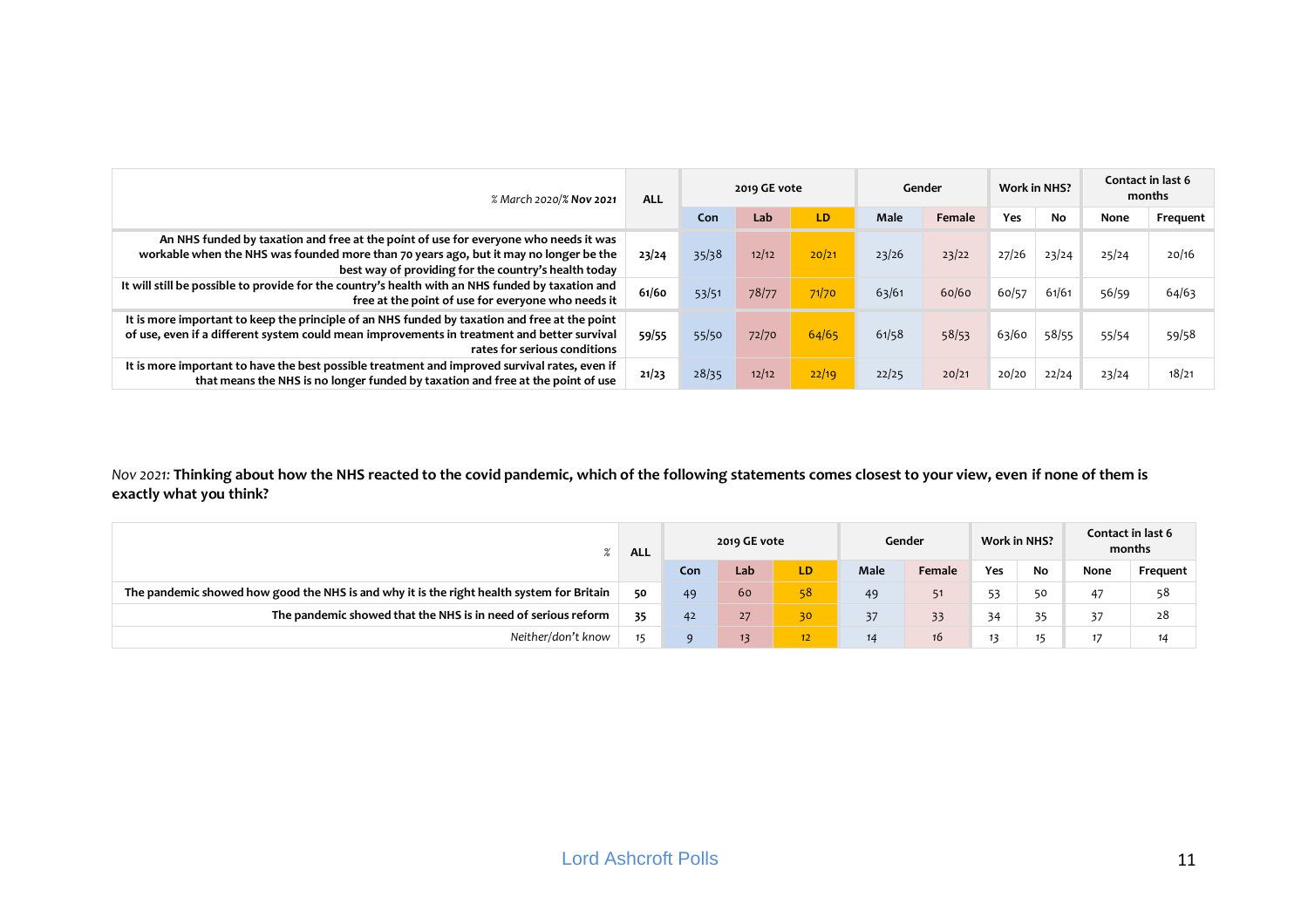| %                   | <b>ALL</b> |     | 2019 GE vote   |                 |      | Gender          | <b>Work in NHS?</b> |    |      | Contact in last 6<br>months |
|---------------------|------------|-----|----------------|-----------------|------|-----------------|---------------------|----|------|-----------------------------|
|                     |            | Con | Lab            | LD              | Male | Female          | Yes                 | No | None | Frequent                    |
| Much better         | 10         | 18  | 5              | 3               | 11   | 10 <sup>°</sup> | $\overline{ }$      | 11 | 9    | 9                           |
| Slightly better     | 19         | 27  | 12             | 14              | 20   | 18              | 18                  | 19 | 19   | 21                          |
| <b>TOTAL BETTER</b> | 29         | 45  | 17             | 17              | 31   | 28              | 25                  | 30 | 28   | 30                          |
| About the same      | 18         | 22  | 12             | 12 <sub>2</sub> | 19   | 17              | 19                  | 18 | 19   | 15                          |
| Slightly worse      | 19         | 18  | 20             | 27              | 18   | 20              | 24                  | 19 | 20   | 10                          |
| Much worse          | 23         | 8   | 44             | 39              | 24   | 22              | 22                  | 23 | 22   | 25                          |
| <b>TOTAL WORSE</b>  | 42         | 26  | 64             | 66              | 42   | 42              | 46                  | 42 | 42   | 35                          |
| Don't know          | 11         | 8   | $\overline{7}$ | 5               | 9    | 12              | 10                  | 11 | 11   | 20                          |

*Nov 2021:* **When it came to dealing with the pandemic do you think the UK did better or worse than most comparable countries?**

## *Nov 2021:* **When it came to dealing with the pandemic do you think the NHS did better or worse than other countries' health services?**

| $\%$                | <b>ALL</b>     |     | 2019 GE vote   |                  |                | Gender         | <b>Work in NHS?</b>     |    |      | Contact in last 6<br>months |
|---------------------|----------------|-----|----------------|------------------|----------------|----------------|-------------------------|----|------|-----------------------------|
|                     |                | Con | Lab            | LD.              | Male           | Female         | Yes                     | No | None | Frequent                    |
| Much better         | 19             | 22  | 20             | 15 <sub>15</sub> | 18             | 20             | 19                      | 19 | 17   | 17                          |
| Slightly better     | 29             | 30  | 28             | 39               | 30             | 28             | 35                      | 29 | 28   | 32                          |
| <b>TOTAL BETTER</b> | 48             | 52  | 48             | 54               | 48             | 48             | 54                      | 48 | 45   | 49                          |
| About the same      | 22             | 21  | 25             | 23               | 23             | 21             | 22                      | 22 | 24   | 17                          |
| Slightly worse      | 9              | 9   | 8              | 8                | 10             | 9              | -                       | 10 | 9    | 11                          |
| Much worse          | $\overline{4}$ | 5   | $\overline{4}$ | $\overline{2}$   | $\overline{4}$ | $\overline{4}$ | $\overline{\mathbf{3}}$ | 4  | 4    | $\mathsf{o}$                |
| <b>TOTAL WORSE</b>  | 13             | 14  | 12             | 10               | 14             | 13             | 8                       | 14 | 13   | 11                          |
| Don't know          | 16             | 13  | 14             | 13 <sup>2</sup>  | 14             | 18             | 16                      | 17 | 18   | 23                          |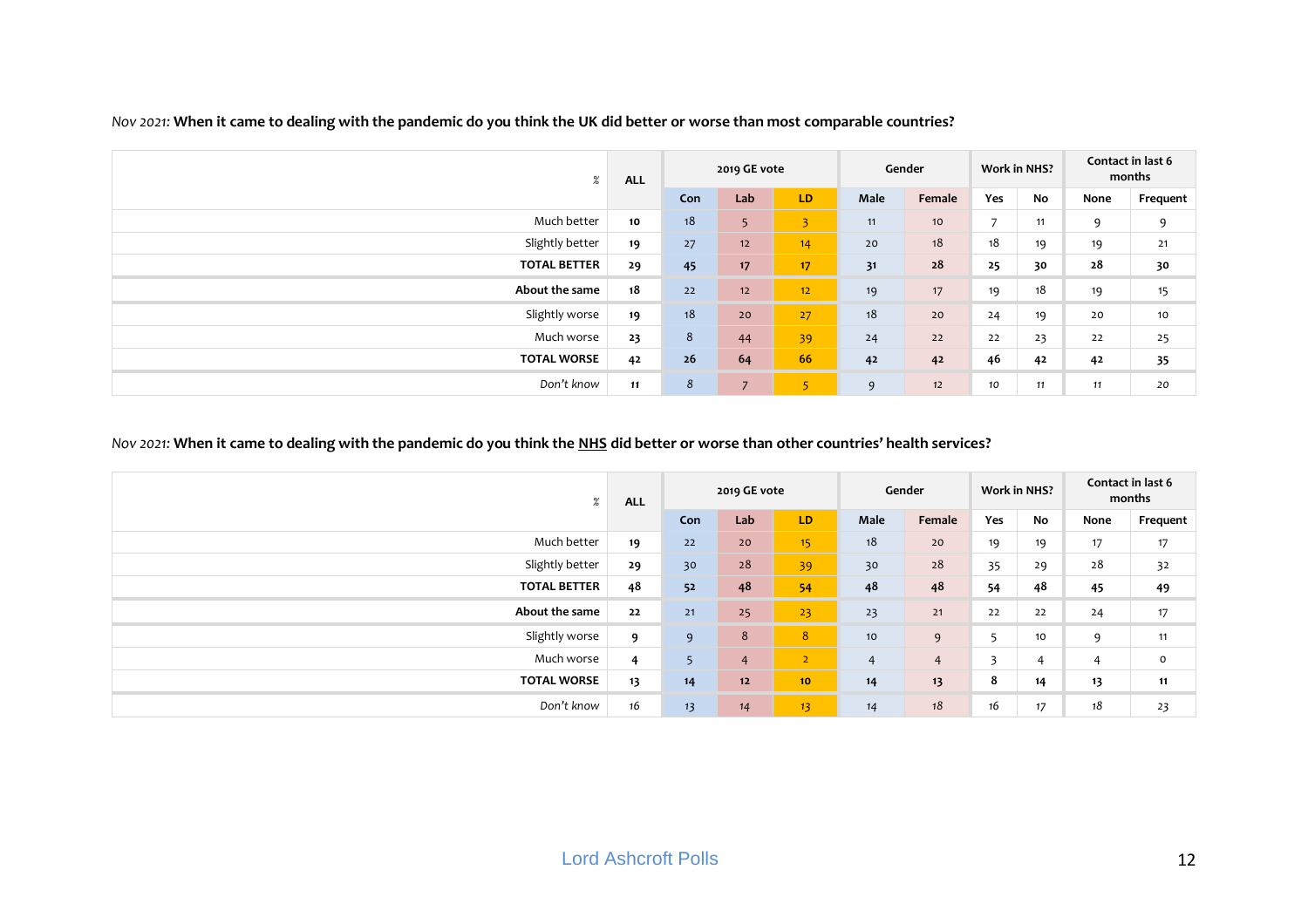## *Nov 2021:* **Which of the following statements best applies to you?**

| 70                                                         | <b>ALL</b> |     | 2019 GE vote |                |             | Gender |     | <b>Work in NHS?</b> |      | Contact in last 6<br>months |
|------------------------------------------------------------|------------|-----|--------------|----------------|-------------|--------|-----|---------------------|------|-----------------------------|
|                                                            |            | Con | Lab          | LD             | <b>Male</b> | Female | Yes | No                  | None | Frequent                    |
| I have private health insurance through work               |            | 8   | 6            | 11             | $\Omega$    |        |     |                     |      | ь                           |
| I have private health insurance that I pay for myself      | 4          |     |              | 6.             |             |        |     |                     |      |                             |
| I have private health insurance that someone else pays for | ∠          |     | $\mathbf{z}$ |                |             |        |     |                     | ∸    |                             |
| I don't have private health insurance                      | 87         | 85  | 89           | 8 <sub>1</sub> | 85          | 89     | 86  | 87                  | 86   | 87                          |

# *Nov 2021:* [Those who do not have private health insurance] **You said you do not have private health insurance. Which of the following best describes why?**

| 70                                                                    | <b>ALL</b> |     | 2019 GE vote |     |             | Gender |     | <b>Work in NHS?</b> |      | Contact in last 6<br>months |
|-----------------------------------------------------------------------|------------|-----|--------------|-----|-------------|--------|-----|---------------------|------|-----------------------------|
|                                                                       |            | Con | Lab          | LD. | <b>Male</b> | Female | Yes | No                  | None | Frequent                    |
| I would get private health insurance if I could afford it             | 32         | 43  | 23           | 28  | 29          | 36     | 22  | 33                  | 30   | 35                          |
| I don't think I need private health insurance because we have the NHS | 33         | 35  | 32           | 39  | 36          | 31     | 38  | 33                  | 33   | 32                          |
| I'm opposed to private healthcare on principle                        | 19         | 11  | 34           | 17  | 20          | 18     |     | 19                  | 18   | 20                          |
| None of these                                                         | 15         | 11  | 12           | 16. | 16          |        | 19  | 15                  | 18   | 14                          |